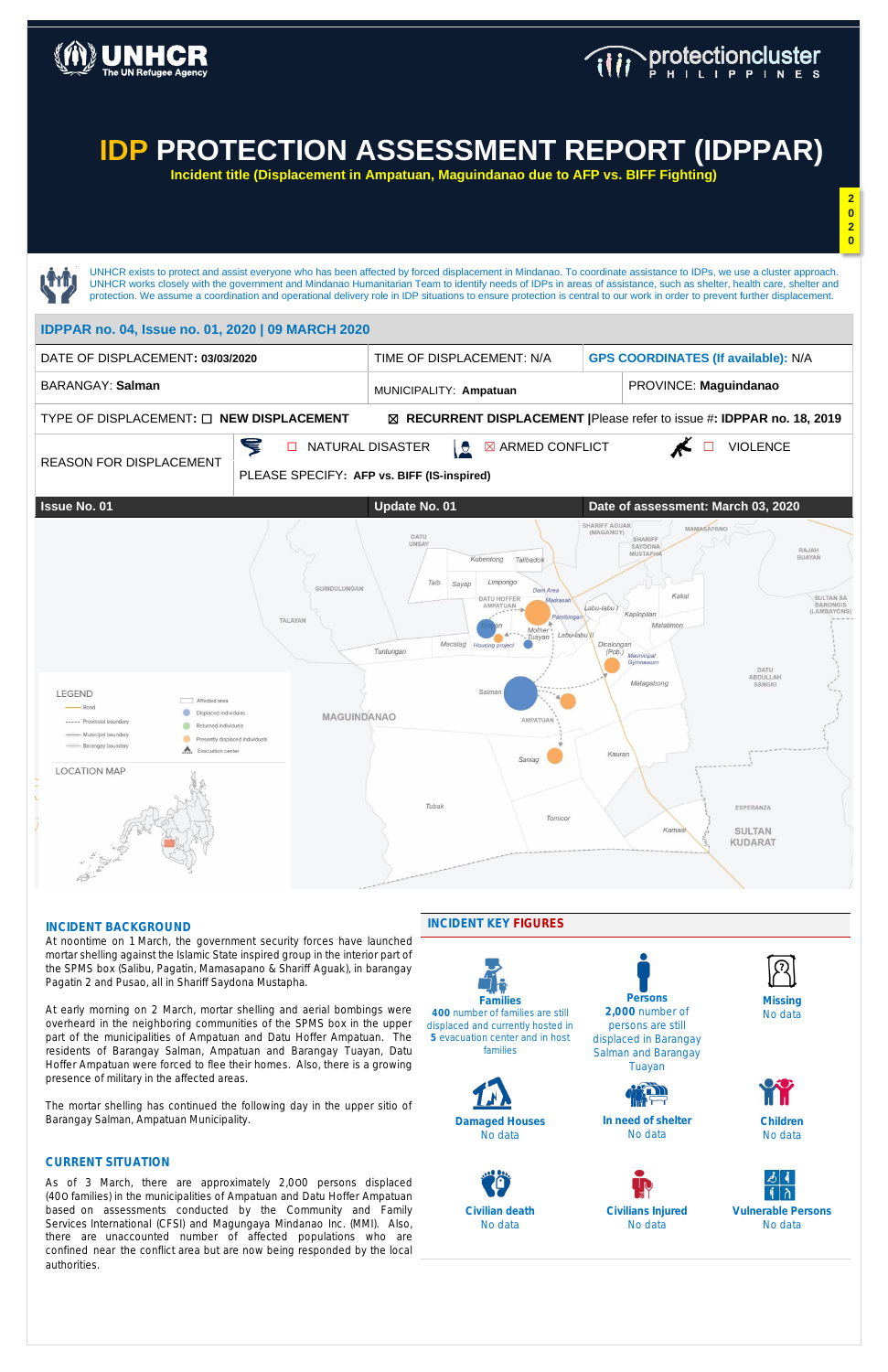Protection assessment considers the various threats to life, safety and security of displaced persons stemming from crime, violence, armed conflict or nature disaster

| l# | <b>ISSUES</b>                                                                                                                                                                                     | <b>RESPONSE</b> | <b>IDENTIFIED NEEDS AND REMAINING GAPS</b>                                                                                                    |
|----|---------------------------------------------------------------------------------------------------------------------------------------------------------------------------------------------------|-----------------|-----------------------------------------------------------------------------------------------------------------------------------------------|
|    | Based on the information gathered from the<br>Local Government Units, there are<br>unaccounted number of families who are<br>confined near the conflict zone based on the<br>report from the LGU. |                 | Ensure safe movement of the affected<br>populations to safer grounds and access of<br>these families to immediate humanitarian<br>assistance. |



Shelter: meet the need for roofing and other materials from local sources if possible **# ISSUES RESPONSE IDENTIFIED NEEDS AND REMAINING GAPS 2.** The IDPs have occupied community The Local Government Unit of Ampatuan structures such as the gymnasium and madrasah while others are with host families | families who have occupied the municipal (please find below report the breakdown of gymnasium. IDPs per location). There are concerns on the living conditions of the IDPs, these community structures have no partitions and are located along the road which poses protection risks to small children. Municipality has provided plastic tarps to 60 IDP Additional plastic tarps are needed to serve as partition for the community-based evacuation sites.



Ensure that IDPs receive a minimum basic food ration.

| #  | <b>ISSUES</b>                                                                                                                                                                                                                                                                                                                                                                                                                                                                                                                                                | <b>RESPONSE</b>                                                                                                                                                                                                                                                                                                     | <b>IDENTIFIED NEEDS AND REMAINING GAPS</b>                                                                                            |
|----|--------------------------------------------------------------------------------------------------------------------------------------------------------------------------------------------------------------------------------------------------------------------------------------------------------------------------------------------------------------------------------------------------------------------------------------------------------------------------------------------------------------------------------------------------------------|---------------------------------------------------------------------------------------------------------------------------------------------------------------------------------------------------------------------------------------------------------------------------------------------------------------------|---------------------------------------------------------------------------------------------------------------------------------------|
| 3. | Municipality,<br>there<br>Ampatuan<br>- is<br>In.<br>insufficient supply of food for the IDPs.<br>According to the IDPs the newcomers were<br>excluded in the list and did not receive food<br>assistance. It was observed that evacuation<br>sites do not have cooking areas and IDPs<br>expressed the need for cooking items.<br>In addition, the local officials are restrained<br>from providing assistance to the IDPs outside<br>of municipal gymnasium because it is alleged<br>that those IDPs have blood relations with the<br>non-state armed men. | In Ampatuan Municipality, the Local Government<br>Unit has established a communal cooking area at the<br>municipal gymnasium and prepared cooked meals<br>for the IDPs, instead of distributing food packs to the<br>IDPs. However, the cooked meals only cater to<br>those IDPs occupying the municipal gymnasium. | -Regular food ration to all IDPs in the<br>evacuation sites and in host families<br>-Provision of cooking items to affected families. |
| 4. | In Datu Hoffer Ampatuan Municipality, the<br>IDPs did not receive food assistance due to<br>resource constraint. The LGU has yet to<br>receive its internal revenue allotment which<br>has recently been approved.                                                                                                                                                                                                                                                                                                                                           | Assessment is being conducted by the LGU in<br>Barangay Tuayan, Datu Hoffer Ampatuan.                                                                                                                                                                                                                               |                                                                                                                                       |



Ensure sanitary facilities such as showers, toilets and washing areas are in place.

| #  | <b>ISSUES</b>                                                                                                             | <b>RESPONSE</b> | <b>IDENTIFIED NEEDS AND REMAINING GAPS</b>                         |
|----|---------------------------------------------------------------------------------------------------------------------------|-----------------|--------------------------------------------------------------------|
| 5. | There are no designated bathing areas in the<br>evacuation centers and there is expressed<br>need for hygiene kits.       |                 | Need for the provision of hygiene kits for IDPs.                   |
| 6. | There is lack of toilets at the evacuation<br>centers both in the municipalities of<br>Ampatuan and Datu Hoffer Ampatuan. |                 | Provision of temporary WASH facilities in the<br>evacuation sites. |



### **PROTECTION ISSUES AND RESPONSE Protection Cluster in Mindanao**

**I.THREAT TO LIFE, SAFETY AND SECURITY**  $\mathbf{C}$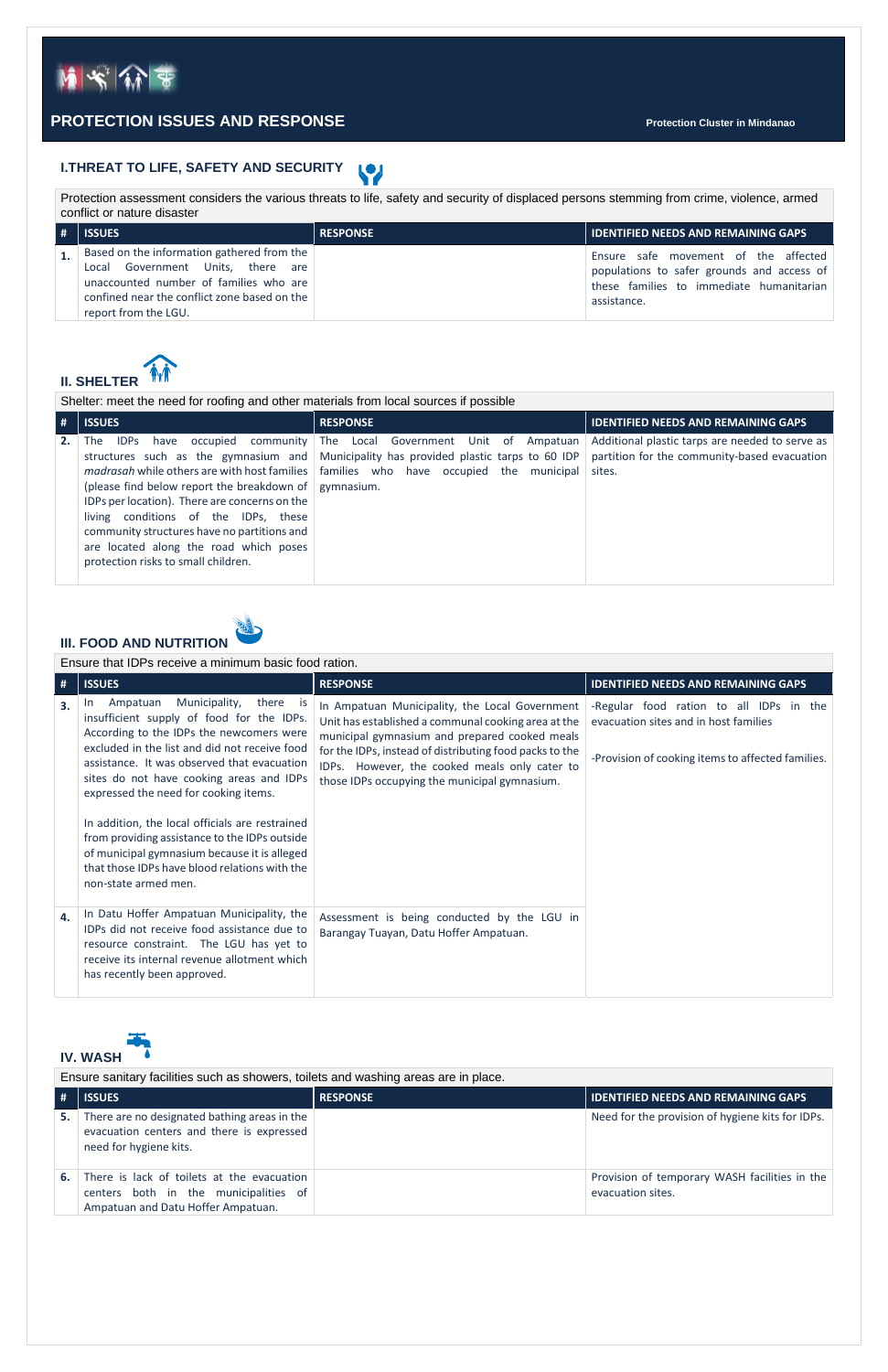### $\Box$ **V. EDUCATION**

Particular attention must be placed on the risks faced by adolescent girls, such as lack of access to education

| -# | <b>ISSUES</b>                                                            | <b>RESPONSE</b> | <b>IDENTIFIED NEEDS AND REMAINING GAPS</b>                                                                                                                                                |
|----|--------------------------------------------------------------------------|-----------------|-------------------------------------------------------------------------------------------------------------------------------------------------------------------------------------------|
|    | Classes have been disrupted as a result of the<br>displacement incident. |                 | Establishment<br>learning<br>of .<br>temporary<br>centers/education in emergency in order not to<br>disrupt the classes in view of the closing of the<br>school year by the end of March. |

## **VI. HLP (HOUSING, LAND AND PROPERTY)**

| Report any HLP related issues |  |  |
|-------------------------------|--|--|
|-------------------------------|--|--|

|    | <b>ISSUES</b>                                                                                                      | <b>RESPONSE</b> | <b>IDENTIFIED NEEDS AND REMAINING GAPS</b>                                                         |
|----|--------------------------------------------------------------------------------------------------------------------|-----------------|----------------------------------------------------------------------------------------------------|
| 8. | There are reports that there are houses of<br>civilians that were hit by the mortars and<br>have been burned down. |                 | Referral of the issue to concerned agencies for<br>appropriate actions if this report is verified. |

### **VII. HEALTH**

Ensure that IDPs have access to health facilities.

| #  | <b>ISSUES</b>                                                                                                                                                                                                    | <b>RESPONSE</b>                                                                                                                                                                                                                                   | <b>IDENTIFIED NEEDS AND REMAINING GAPS</b> |
|----|------------------------------------------------------------------------------------------------------------------------------------------------------------------------------------------------------------------|---------------------------------------------------------------------------------------------------------------------------------------------------------------------------------------------------------------------------------------------------|--------------------------------------------|
| 9. | There are reported cases of common<br>ailments such as fever, flu and cough. Also,<br>the IDPs, particularly the persons with<br>special needs, are exposed to heat which<br>may worsen their health conditions. | The health workers of the Rural Health Units of both   Need for medicines for common ailments such<br>municipalities of Ampatuan and Datu Hoffer as fever, flu and cough.<br>Ampatuan have conducted medical missions at the<br>evacuation sites. |                                            |

### **VIII. Vulnerable Persons**

Particular attention should be given to persons with specific needs and vulnerable groups.

| <b>ISSUES</b>                                                                                                                                                                             | <b>RESPONSE</b> | <b>IDENTIFIED NEEDS AND REMAINING GAPS</b>                                                            |
|-------------------------------------------------------------------------------------------------------------------------------------------------------------------------------------------|-----------------|-------------------------------------------------------------------------------------------------------|
| <b>10.</b> There is lack of sleeping materials for<br>persons with special needs. it was observed<br>that children make use of the plastic tarps<br>provided by the LGU as sleeping mats. |                 | Persons with special needs should be<br>prioritized especially if available resources are<br>limited. |



# **IX. Core relief items (CRIS)**

### Particular attention should be given to vulnerable persons in need of core relief items

| #          | <b>ISSUES</b>                                                                                                              | <b>RESPONSE</b>                                                                                                                                                                                                                                                                                                                                                       | <b>IDENTIFIED NEEDS AND REMAINING GAPS</b> |
|------------|----------------------------------------------------------------------------------------------------------------------------|-----------------------------------------------------------------------------------------------------------------------------------------------------------------------------------------------------------------------------------------------------------------------------------------------------------------------------------------------------------------------|--------------------------------------------|
| <b>11.</b> | families have received these items. Other gymnasium.<br>IDP families used depleted plastic tarpaulins<br>as sleeping mats. | The plastic tarpaulins that the IDPs have The Local Government Unit of Ampatuan Need for additional core relief items such as<br>received from the LGU of Ampatuan were   Municipality has provided plastic tarps to 60 IDP   plastic tarpaulins, sleeping mats and hygiene<br>used as sleeping mats, though only $60$ families who have occupied the municipal kits. |                                            |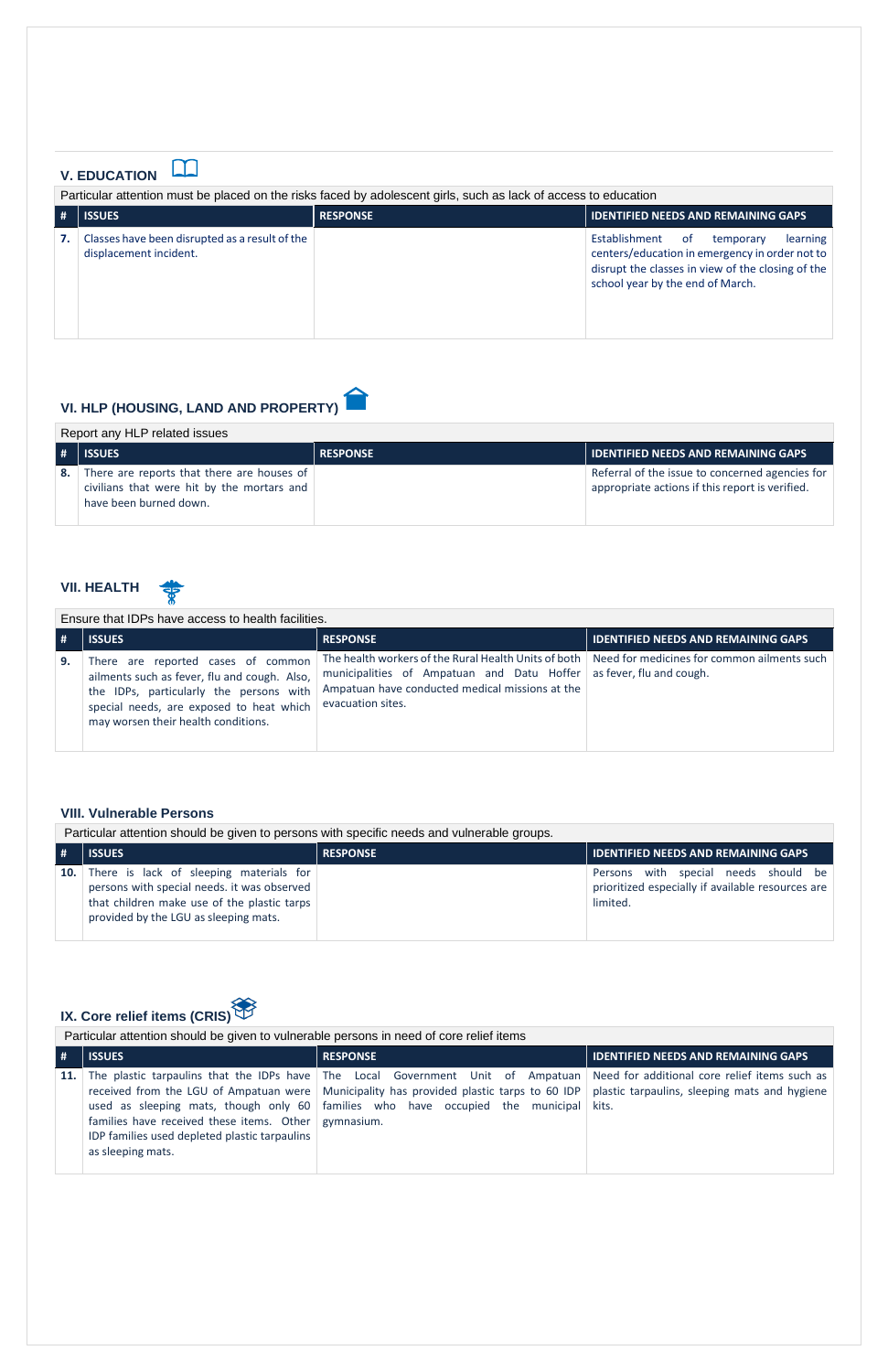### **PERSONS OF CONCERN (Breakdown by location)**

|            | <b>Location (Origin)</b> |                   |                           |             |             |                  | <b>Location (Current)</b> |             |             |                  |                  |                           |
|------------|--------------------------|-------------------|---------------------------|-------------|-------------|------------------|---------------------------|-------------|-------------|------------------|------------------|---------------------------|
| No. of Fam | $+/-$                    | No. of<br>Persons | $+/-$                     | Province    | Mun         | Barangay         | <b>Sitio</b>              | Province    | Mun         | Barangay         | Sitio            | Exact<br>Location         |
| 55         |                          | 275               | x                         | Maguindanao | Ampatuan    | Salman           | Talpok,<br>Narra, Sulkit  | Maguindanao | Ampatuan    | Poblacion        |                  | Municipal<br>Gymnasium    |
| 20         |                          | 100               | $\boldsymbol{x}$          | Maguindanao | Ampatuan    | Salman           | <b>Talpok</b>             | Maguindanao | Datu Hoffer | Mother<br>Tuayan |                  | Dam Area                  |
| 63         |                          | 315               | x                         | Maguindanao | Ampatuan    | Salman           | <b>Talpok</b>             | Maguindanao | Datu Hoffer | Mother<br>Tuayan |                  | Madrasah                  |
| 28         |                          | 140               | $\boldsymbol{\mathsf{x}}$ | Maguindanao | Ampatuan    | Salman           | <b>Talpok</b>             | Maguindanao | Datu Hoffer | Mother<br>Tuayan |                  | Pamibingan                |
| 11         |                          | 55                | $\boldsymbol{x}$          | Maguindanao | Ampatuan    | Salman           | <b>Upper</b><br>Malatin   | Maguindanao | Ampatuan    | Salman           | Lower<br>Malatin |                           |
| 55         |                          | 275               | $\boldsymbol{x}$          | Maguindanao | Ampatuan    | Salman           | Ugapok                    | Maguindanao | Ampatuan    | Saniag           |                  |                           |
| 20         |                          | 100               | x                         | Maguindanao | Ampatuan    | Salman           | Ugapok                    | Maguindanao | Ampatuan    | Salman           | <b>Binibiran</b> |                           |
| 148        |                          | 740               | x                         | Maguindanao | Datu Hoffer | Mother<br>Tuayan | Pamimbingan               | Maguindanao | Datu Hoffer | Tuayan           | Aliman           | <b>Housing</b><br>project |

| <b>NEEDS ANALYSIS</b>    | <b>Remarks</b>                                                                                                                                                                                                                                                                                                                                                        |
|--------------------------|-----------------------------------------------------------------------------------------------------------------------------------------------------------------------------------------------------------------------------------------------------------------------------------------------------------------------------------------------------------------------|
| <b>Protection</b>        | Safe movement of unaccounted number of IDPs who are reportedly confined at their houses located near<br>the conflict zone.                                                                                                                                                                                                                                            |
| <b>Food</b>              | Provision of regular food assistance to IDPs not only those who are settled in the evacuation sites but<br>also those who are being hosted by their relatives and those who are at risk of displacement that are<br>reportedly confined in their homes but whose livelihood activities have been disrupted because of the<br>security condition in their communities. |
| <b>Shelter</b>           | The IDPs have occupied community structures located along the road which poses protection risks<br>especially to small children. Also, they need plastic tarpaulins to improve the conditions of their<br>temporary shelters.                                                                                                                                         |
| <b>WASH</b>              | There is absence of bathing areas and toilets at the evacuation sites.                                                                                                                                                                                                                                                                                                |
| <b>EDUCATION</b>         | Classes have been disrupted because of the conflict. There is a need for authorities to look into the issue<br>considering that the current school year will close by the end of March.                                                                                                                                                                               |
| <b>HLP</b>               | There is a need for the verification of the reported cases of houses that were hit by the mortars and were<br>burned down.                                                                                                                                                                                                                                            |
| <b>HEALTH</b>            | Need for regular visits of the health workers to the displacement sites to conduct continuous assessments<br>of the IDPs' health and medical needs and any appropriate actions thereof.                                                                                                                                                                               |
| <b>CORE RELIEF ITEMS</b> | There is a need for additional core relief items such as plastic tarpaulins, mats, and hygiene kits.                                                                                                                                                                                                                                                                  |